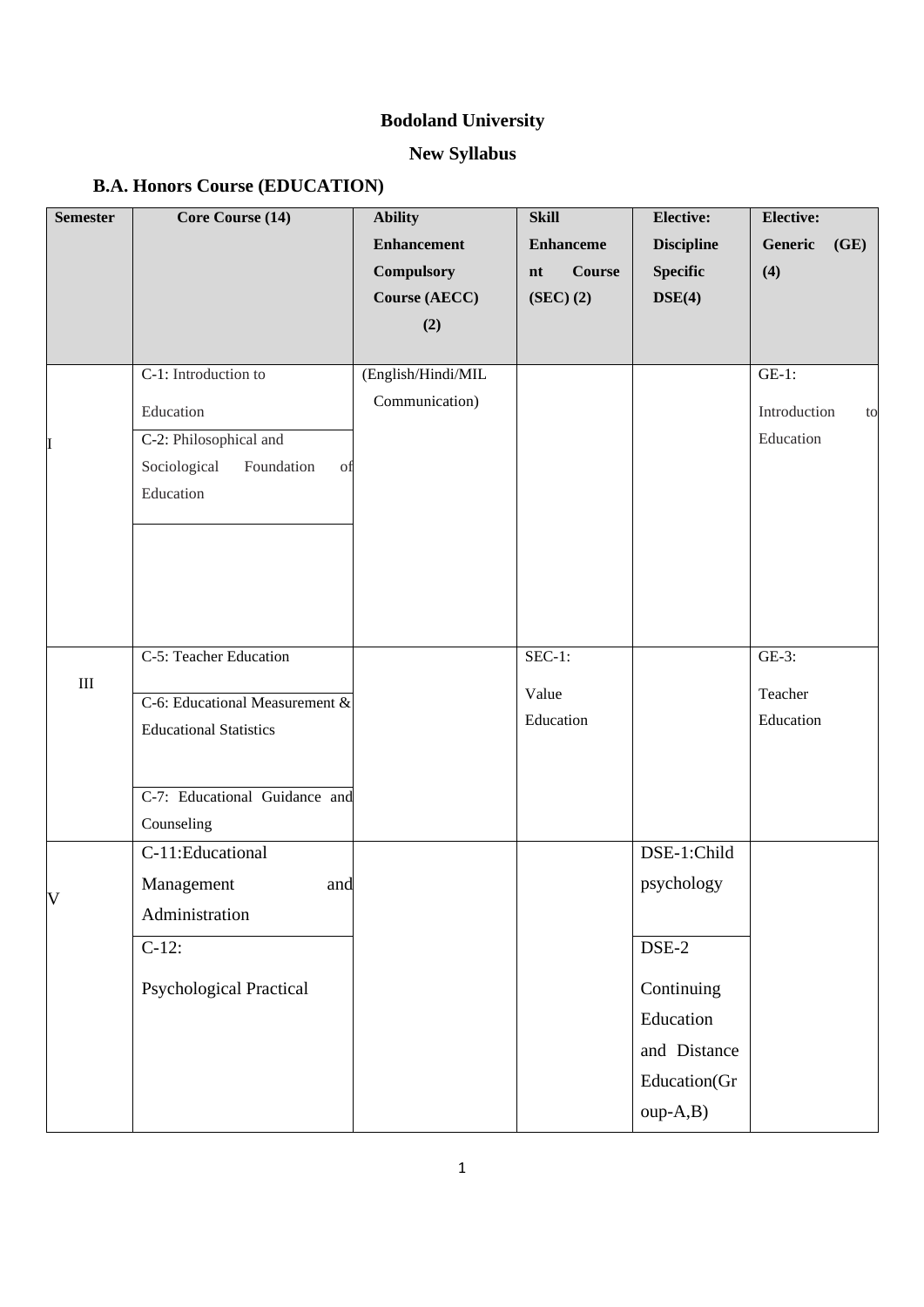## **Abbreviation Terms:**

 $C = Core$ 

**AECC =** Ability Enhancement Compulsory Course

**SEC =** Skill Enhancement Course

**DSC =** Discipline Specific Core Course

**DSE =** Discipline Specific Elective

**GE =** Generic Elective

## **Outline of the Course**

| <b>SEMESTER - I</b>  |                                                               |                |  |  |  |  |
|----------------------|---------------------------------------------------------------|----------------|--|--|--|--|
| <b>Course Code</b>   | <b>Course Title</b>                                           | <b>Credit</b>  |  |  |  |  |
| $C-1$                | <b>Introduction to Education</b>                              | 6              |  |  |  |  |
| $C-2$                | <b>Philosophical and Sociological Foundation of Education</b> | 6              |  |  |  |  |
| $GE-1$               | <b>Introduction to Education</b>                              | 6              |  |  |  |  |
| <b>SEMESTER - II</b> |                                                               |                |  |  |  |  |
| $C-3$                | <b>Development of Education in India</b>                      | 6              |  |  |  |  |
| $C-4$                | <b>Issues and Trends in Contemporary Indian Education</b>     | 6              |  |  |  |  |
| $GE-2$               | <b>Philosophical and Sociological Foundation of Education</b> | 6              |  |  |  |  |
| <b>SEMESTER-III</b>  |                                                               |                |  |  |  |  |
| $C-5$                | <b>Teacher Education</b>                                      | 6              |  |  |  |  |
| $C-6$                | <b>Educational Measurement &amp; Educational Statistics</b>   | 6              |  |  |  |  |
| $C-7$                | <b>Educational Guidance &amp; Counselling</b>                 | 6              |  |  |  |  |
| $GE-3$               | <b>Educational Psychology</b>                                 | 6              |  |  |  |  |
| SEC-1                | <b>Value Education</b>                                        | $\overline{2}$ |  |  |  |  |
| <b>SEMESTER-IV</b>   |                                                               |                |  |  |  |  |
| $C-8$                | <b>Educational Technology</b>                                 | 6              |  |  |  |  |
| $C-9$                | <b>Educational Psychology</b>                                 | 6              |  |  |  |  |
| $C-10$               | <b>Educational Thoughts and Practices</b>                     | 6              |  |  |  |  |
| $GE-4$               | <b>Environmental and Population Education</b>                 | 6              |  |  |  |  |
| SEC-2                | <b>Methods and Techniques of Teaching</b>                     | $\overline{2}$ |  |  |  |  |
| <b>SEMESTER-V</b>    |                                                               |                |  |  |  |  |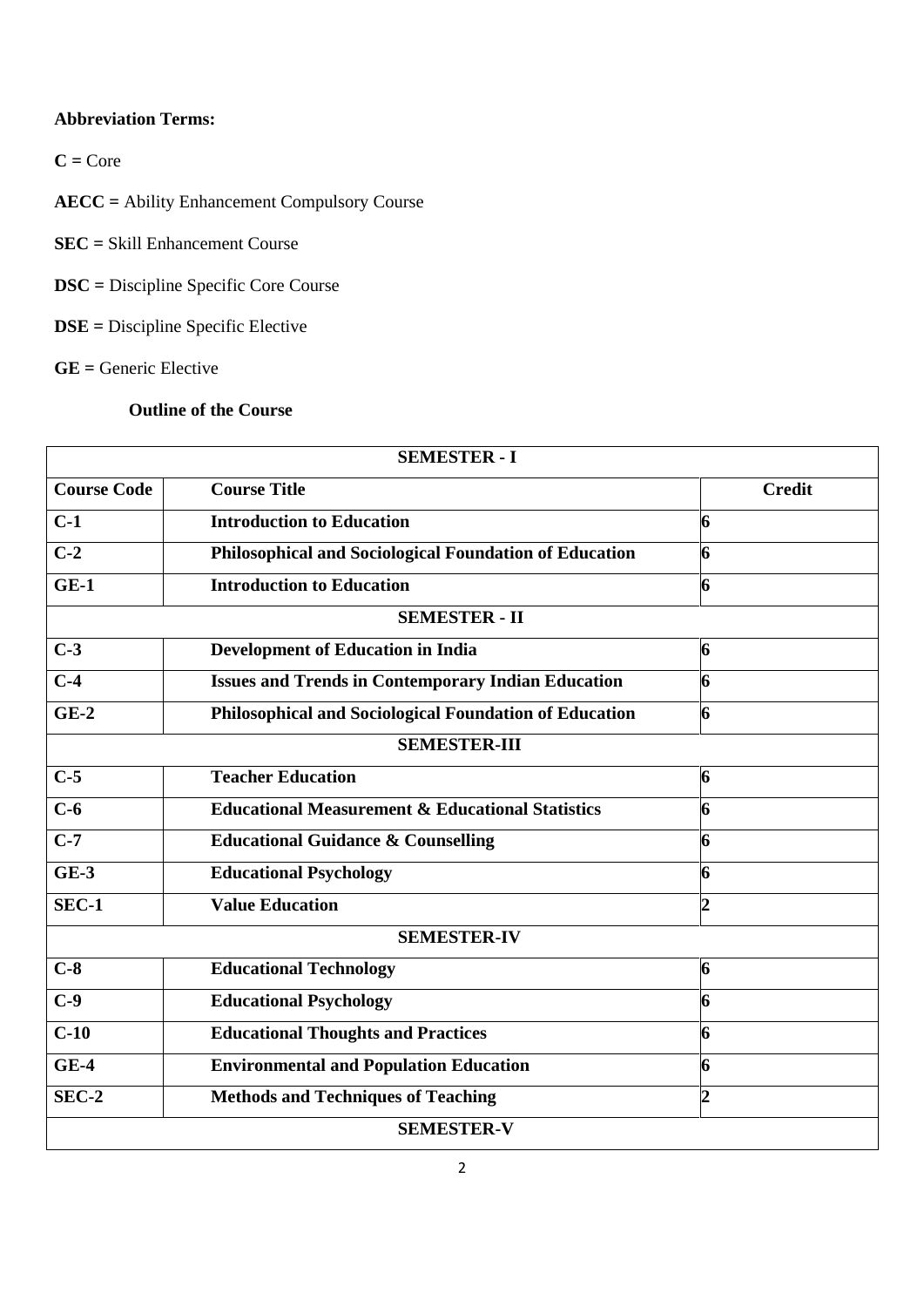| $C-11$             | <b>Educational Management and Administration</b>              |  |  |  |  |
|--------------------|---------------------------------------------------------------|--|--|--|--|
| $C-12$             | <b>Psychological Practical</b>                                |  |  |  |  |
| DSE-1              | <b>Child Psychology (Optional)</b>                            |  |  |  |  |
|                    | <b>Continuing Education and Distance Education (Optional)</b> |  |  |  |  |
| <b>SEMESTER-VI</b> |                                                               |  |  |  |  |
| $C-13$             | <b>Environmental and Population Education</b>                 |  |  |  |  |
| $C-14$             | <b>Project Work</b>                                           |  |  |  |  |
| DSE-3              | <b>Special Education (Optional)</b>                           |  |  |  |  |
| DSE-4              | <b>Abnormal Psychology (Optional)</b>                         |  |  |  |  |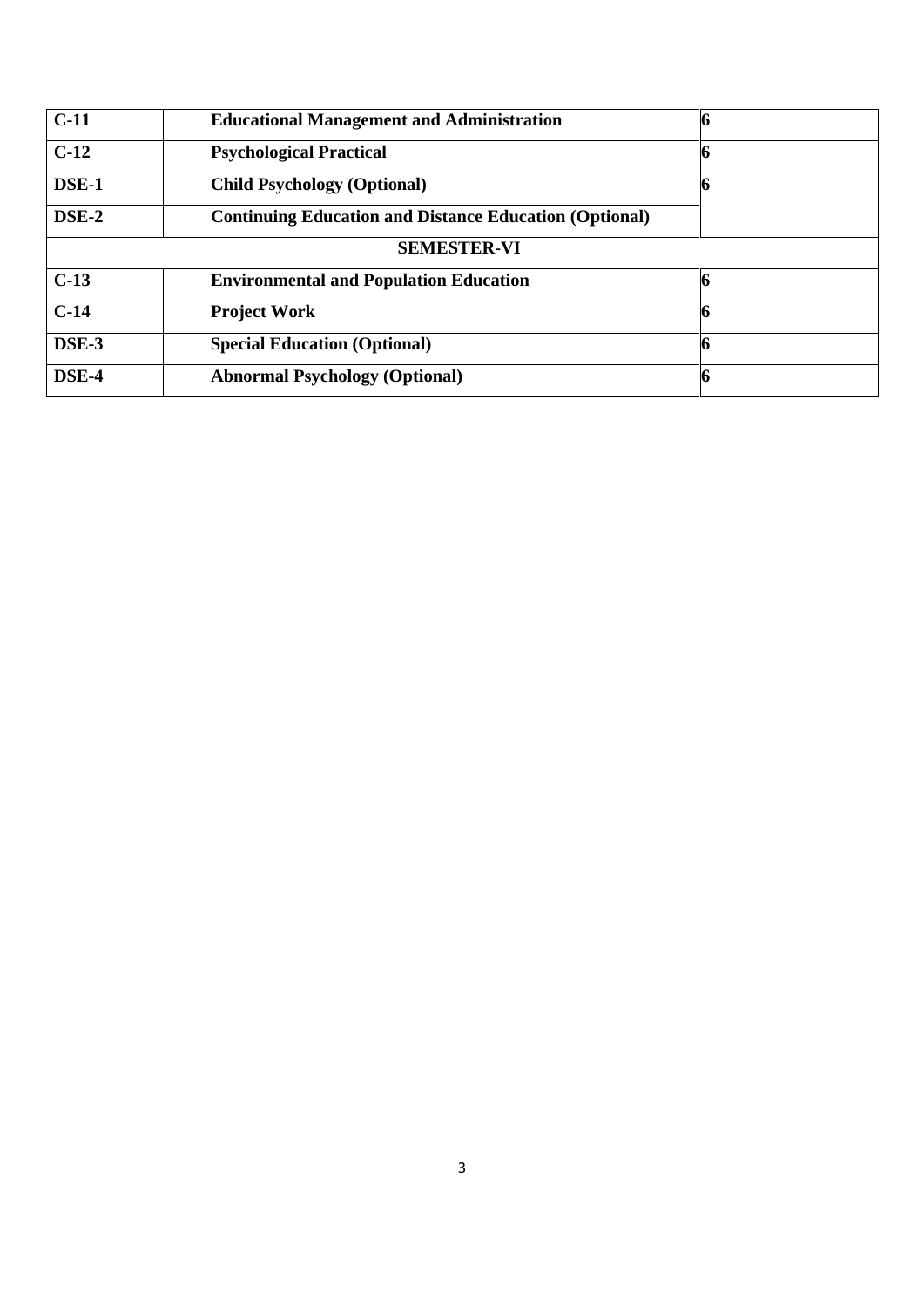#### **SEMESTER- I**

## **C-1: INTRODUCTION TO EDUCATION**

## **CREDIT: 6**

#### **Objectives**

- 1. To understand the meaning, scope and aim of education.
- 2. To acquaint students with constitutional provision of education and role of empowerment of women.
- 3. To familiarized students with modern trends of education and human rights education. Knowledge about the concept of freedom and discipline.

#### **UNIT I: CONCEPT OF EDUCATION**

- 1. Education- Meaning, definition, functions and scope
- 2. Aims of Education- Individual, Social, Vocational and Culture
- 3. Aims of Education in Democratic country
- 4. Objectives of Education- Learning to know, Learning to do, Learning to live together, learning to be

## **UNIT II: COMPONENTS OF EDUCATION**

- 1. Components of Education and their mutual relationship
	- Pupils
	- **Teacher**
	- **Curriculum**
	- Educational Institution
- 2. Curriculum- Meaning and concept, needs and importance
- 3. Principles of curriculum construction
- 4. Co-curricular activities- definition, types & importance

#### **UNIT III: FORMS OF EDUCATION**

- 1. Formal Education: School Meaning, functions and responsibility of school, relationship between school and society
- 2. Informal Education: Meaning and characteristics, Educational role of family
- 3. Non-formal Education: Meaning and characteristics, Agencies of non-formal education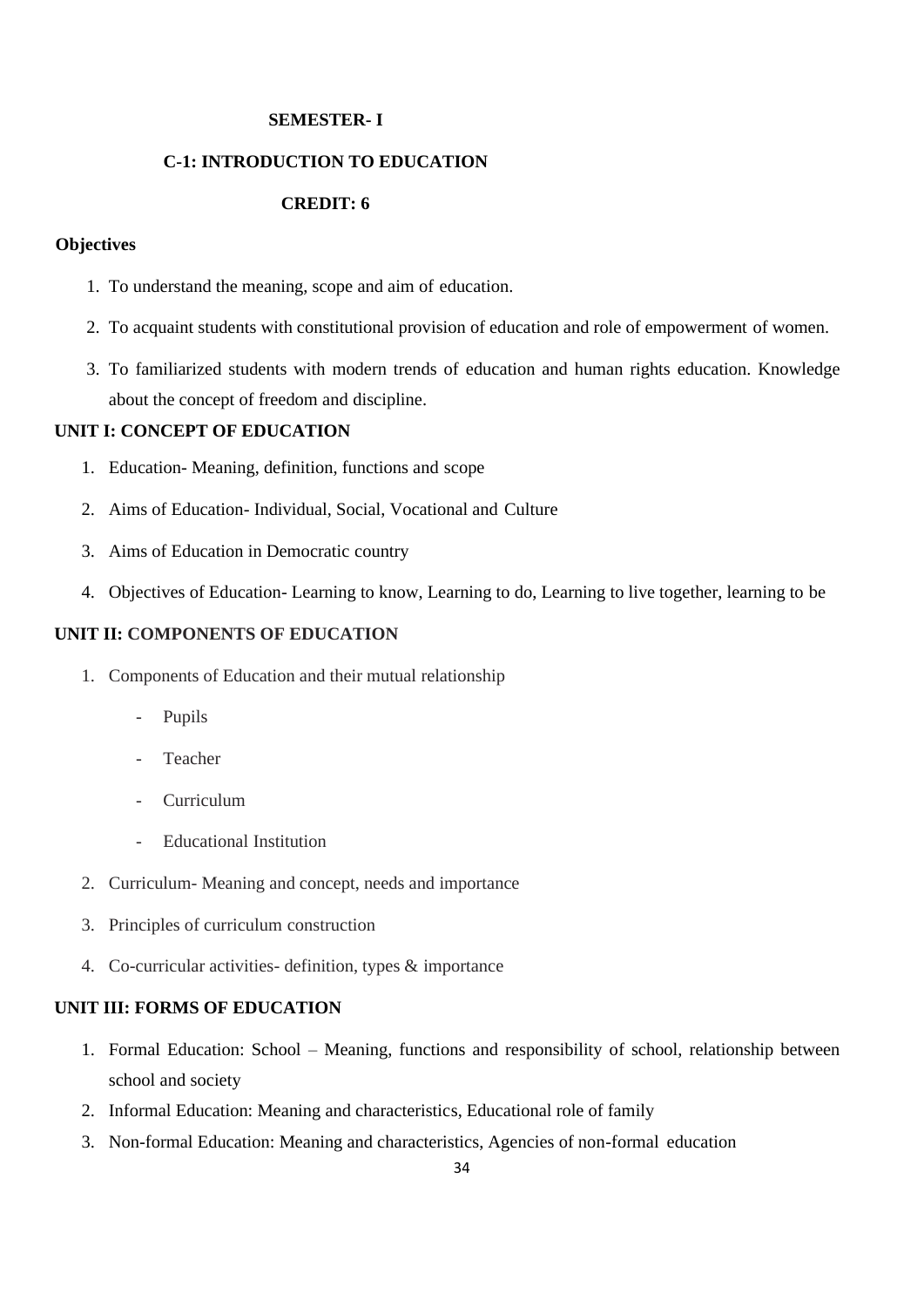## **UNIT IV: FREEDOM AND DISCIPLINE**

- 1. The concept of freedom and discipline
- 2. Discipline and Order
- 3. Importance of discipline in social life

## **REFERENCES**

- 1. Bhatia, K & Bhatia, B. The philosophical and Sociological foundations of Education
- 2. Das, B.N. Principles of Education and Education in Emerging Indian Society.
- 3. Das, P & Goswami. Theories and Principles of Education.

## **SEMESTER- I**

# **C-2: PHILOSOPHICAL AND SOCIOLOGICAL FOUNDATION OF EDUCATION CREDIT: 6**

## **Objectives:**

- 1. To develop understand the meaning, aims, objectives, and functions of education.
- 2. To develop understanding of the roles of philosophy and sociology of education.
- 3. To develop an understanding of the attempts of some great educators for the evolution of sound philosophy of education and better understanding of the process of education
- 4. To develop understanding of major components in education and their interrelationship.
- 5. To develop knowledge of the structure and functions of the society and the process of social interaction for a change towards better

## **UNIT I: INTRODUCTION TO EDUCATION**

- 1. Aims of education
	- Purpose, goals, aims and objectives of education at different levels starting from primary to higher education
- 2. The functions of Education
	- Individual development (Development of skill, basic knowledge, interest and appreciation)
	- Acquaintance with heritage, (preservation and transmission)
	- Development of human values, (Social, moral and Aesthetic)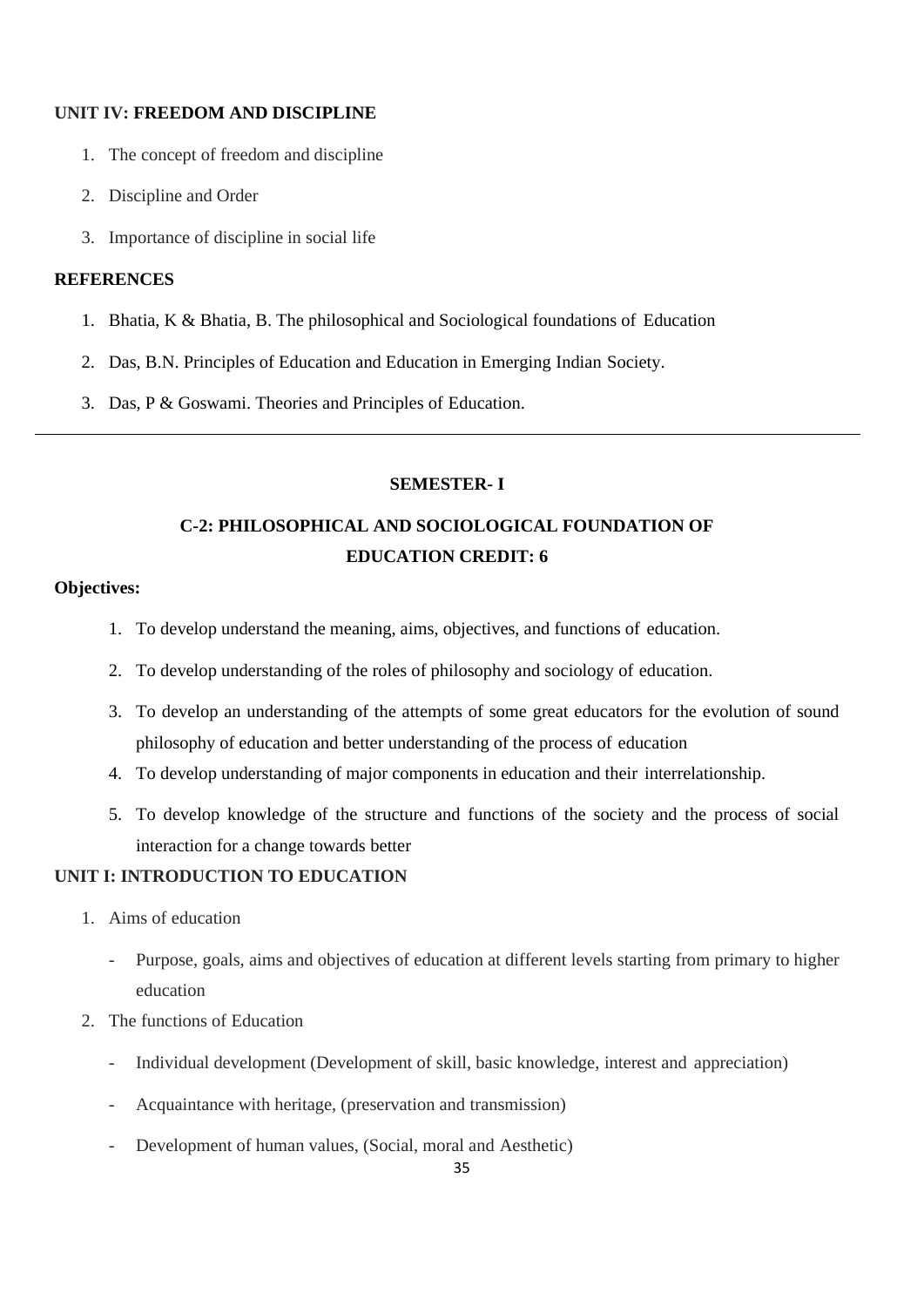- Acquisition of skills leading to self-actualization and successful living
- Social cohesion and social progress

## **UNIT II: PHILOSOPHY AND EDUCATION**

- 1. Meaning, nature & scope of philosophy
- 2. Relationship between education and philosophy
- 3. Some major schools of Philosophy: Idealism, Naturalism, Realism, and Pragmatism their contribution to present day education

## **UNIT III: EDUCATION AND SOCIOLOGY**

- 1. Nature and scope of educational Sociology
- 2. Need for sociological approach in Education
- 3. Education as social heritage; education as an instrument of social change, education as a factor of social change, education as a reflection of social change.

#### **UNIT VI: SOCIAL GROUPS**

- 1. Primary and Secondary groups: meaning, characteristics, types and their differences
- 2. Social Interaction and Social Stratification

## **REFERENCE**

- 1. Bhatia, K & Bhatia, B. The philosophical and Sociological foundations of Education
- 2. Elias, J.L., Marriam, S.B., Philosophical Foundation of Adult Education. Second Edition.
- 3. Pathak, R.P., Philosophical and Sociological foundations of Education, Published by Kanishka Publishers.
- 4. Singh, Y.K., Sociological foundations of Education. APH Publishing.

## **SEMESTER- I**

## **GE– 1: INTRODUCTION TO EDUCATION**

## **CREDIT: 6**

## **OBJECTIVES:**

1. To understand the meaning, scope and aim of education.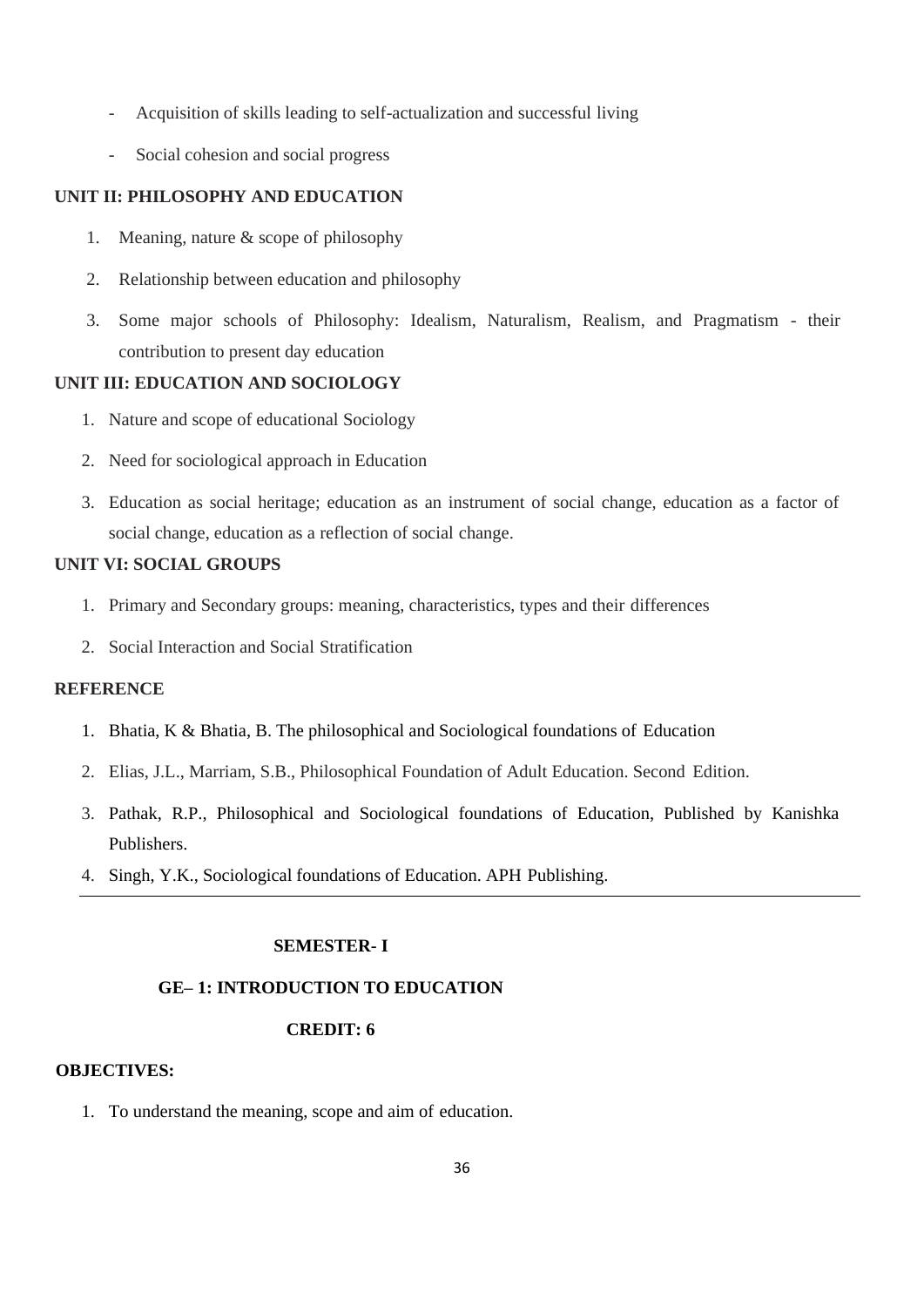- 2. To acquaint students with constitutional provision of education and role of empowerment of women.
- 3. To familiarized students with modern trends of education and human rights education.

## **UNIT I: CONCEPT OF EDUCATION**

- 1. Education- Meaning, definition, functions and scope
- 2. Aims of education- Individual, Social, Vocational and Culture
- 3. Objectives of Education- Learning to know, Learning to do, Learning to live together, learning to be

## **UNIT II: COMPONENTS OF EDUCATION**

- 1. Components of Education and their mutual relationship
	- Pupils
	- **Teacher**
	- Curriculum
	- Educational Institution
- 2. Curriculum- Meaning and concept, needs and importance
- 3. Principles of curriculum construction
- 4. Co-curricular activities- definition, types & importance

## **UNIT III: FORMS OF EDUCATION**

- 1. Formal Education: School Meaning, functions and responsibility of school, relationship between school and society
- 2. Informal Education: Meaning and characteristics, Educational role of family
- 3. Non-formal Education: Meaning and characteristics, Agencies of non-formal education

## **UNIT IV: FREEDOM AND DISCIPLINE**

- 1. The concept of freedom and discipline
- 2. Importance of discipline in social life

- 1. Bhatia, K & Bhatia, B. The philosophical and Sociological foundations of Education
- 2. Das, B.N. Principles of Education and Education in Emerging Indian Society.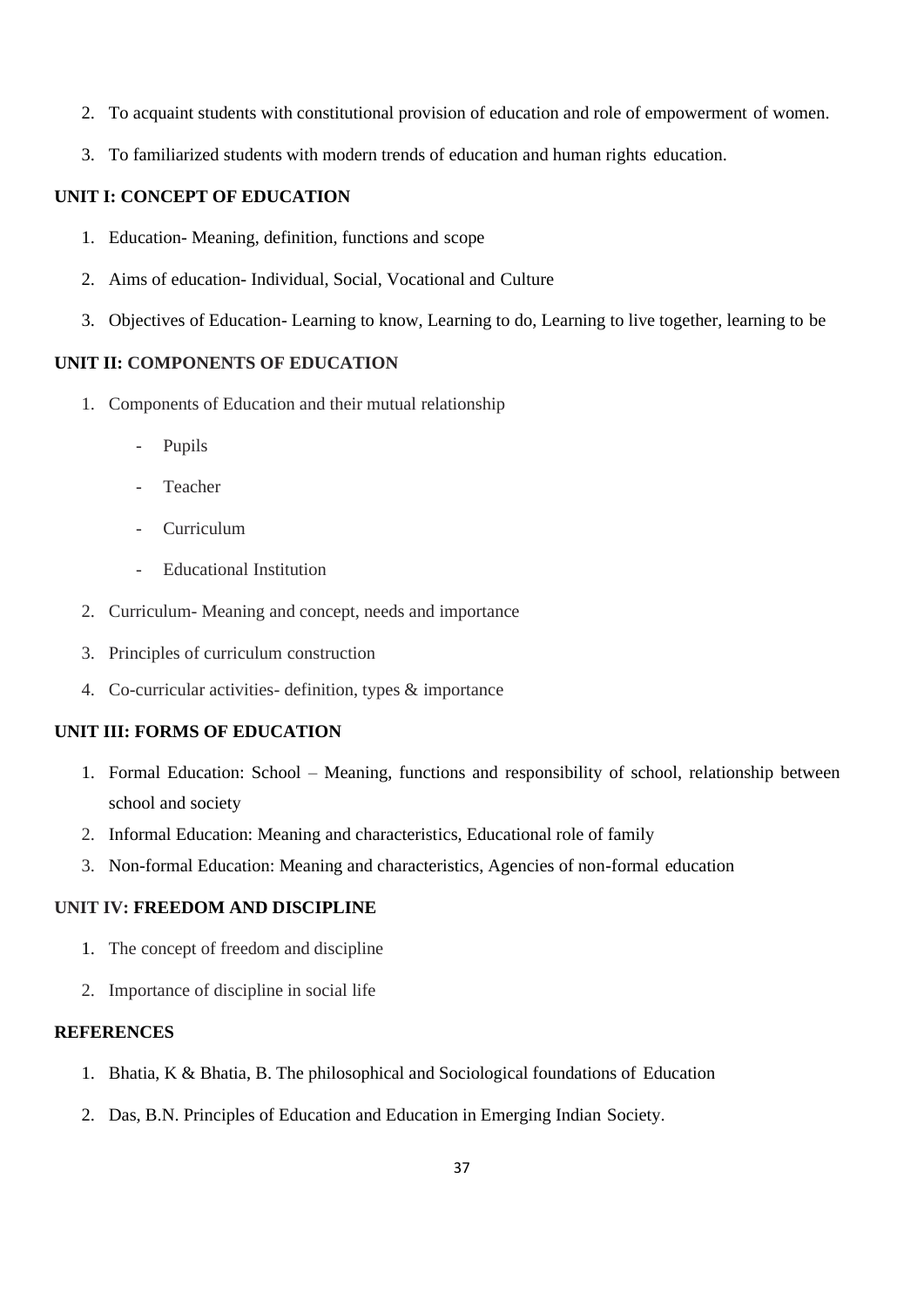3. Das, P & Goswami. Theories and Principles of Education.

## **SEMESTER- III**

#### **C-5: TEACHER EDUCATION**

#### **CREDIT: 6**

## **OBJECTIVES:**

- 1. To acquaint the learner with the concept, aims, scope and development of teacher education in India.
- 2. To develop understanding about the different policies and practices and quality assurance in Teacher education along with the needs and importance of in-service training programmes.
- 3. To acquaint the learner with skilled based and competency based teacher education.
- 4. To develop understanding about professional ethics and accountability of teacher.
- 5. To acquaint the learner with different organizations involved in teacher education.

### **UNIT I: CONCEPT OF TEACHER EDUCATION**

- 1. Teacher education concept, aims and scope
- 2. Objectives of teacher education
- 3. History and development of teacher education in India

## **UNIT II: PRE-SERVICE AND IN-SERVICE TEACHER EDUCATION**

- 1. Concept of pre-service and in- service teacher education
- 2. Need and importance of in-service teacher education
- 3. Teacher education for different levels of education- pre-primary, primary and secondary

## **UNIT III: PROBLEMS OF TEACHER EDUCATION**

1. Present causes and problems of teacher education and suggestions for solution

## **UNIT IV: TEACHER EDUCATION AND EDUCATIONAL TECHNOLOGY**

- 1. Skill-based and Competency based teacher education
- 2. Simulated Social Skill Training (SSST)

## **UNIT V: ORGANISATIONS FOR TEACHER EDUCATION**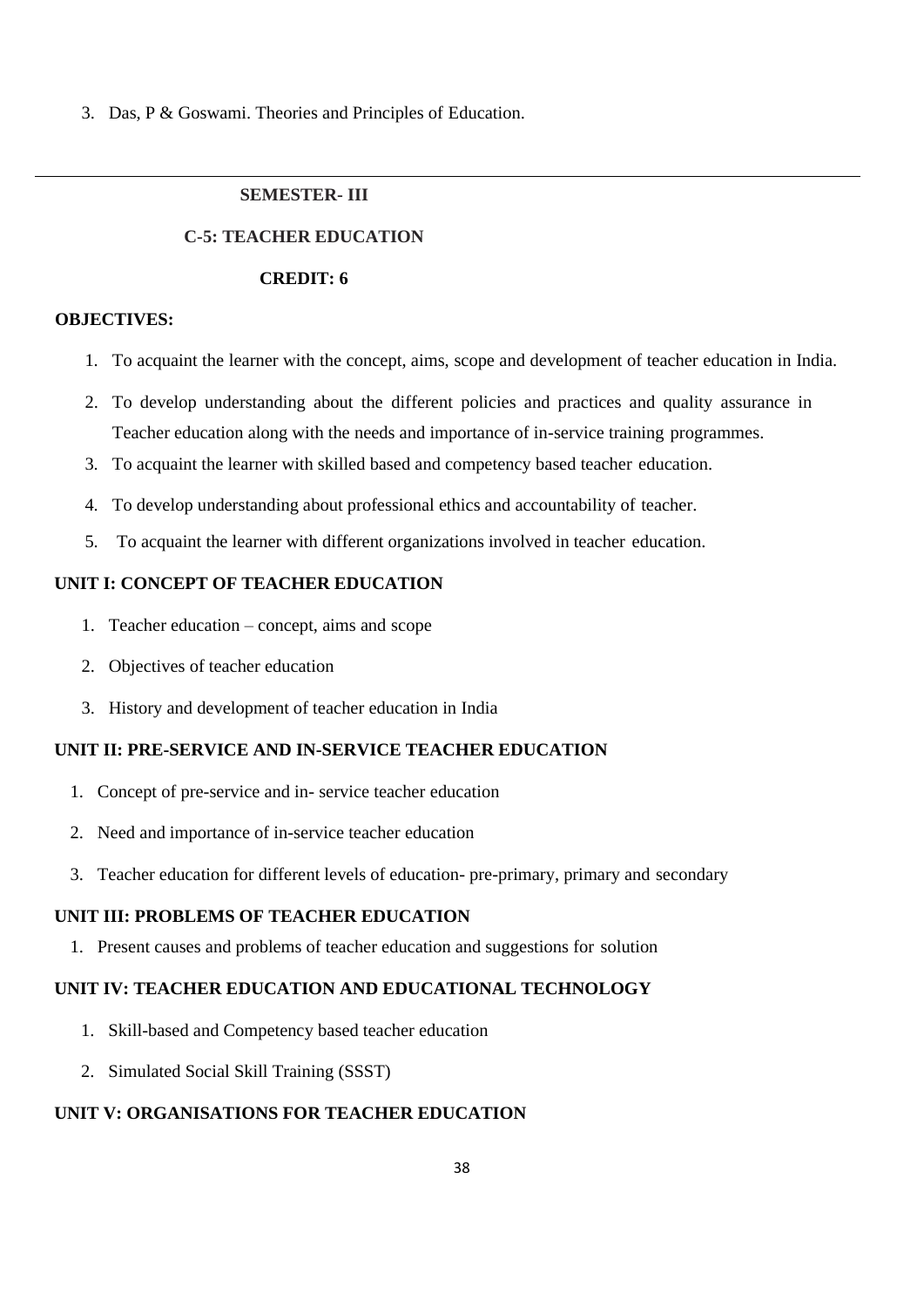- 1. District education for Education and Training (DIET)
- 2. State Council for Educational Research and Training ( SCERT)
- 3. National Council for Educational Research and Training (NCERT)
- 4. National Council for Teacher Education ( NCTE)
- 5. Central Institution of Educational Technology (CIET)
- 6. National University of Educational Planning and Administration (NUEPA)

#### **REFERENCES**

- 1. Sharma, Sashi Prabha. Teacher Education, Principles, Theories and Practices, New Delhi, Kaniska Publishers.
- 2. Fhanders, Ned, A. Analysing Teacher Bahaviour London, Wesly Publishing Company.
- 3. Gurry, P. Education and the training of Teachers, London Longmans, Green and Company.
- 4. Mukherjee, S.N. Education of Teachers in India Vol. I and II, New Delhi S. Chand and Company.
- 5. Bhargava, M. and Saikia, L. Rasul—Teacher in 21st Century Challenges, Responsibilities, Creditability, Agra, Rakhi Prakashan.

#### **SEMESTER- III**

### **C-6: EDUCATIONAL MEASUREMENT AND EDUCATIONAL STATISTICS**

## **CREDIT: 6**

- 1. To help the students to acquire knowledge of the concept of measurement and evaluation in education.
- 2. To develop an understanding of different types of educational tests and their uses.
- 3. To acquaint the students with the characteristics of a good measuring instrument and the procedure of constructing educational and psychological tests
- 4. To help the students to be acquainted with the concept and application of statistics in Education.

## **UNIT I: CONCEPT OF MEASUREMENT AND EVALUATION**

- 1. Meaning, Nature and Needs of Measurement in Education
- 2. Concept of Evaluation in Education
- 3. Relation between Measurement and Evaluation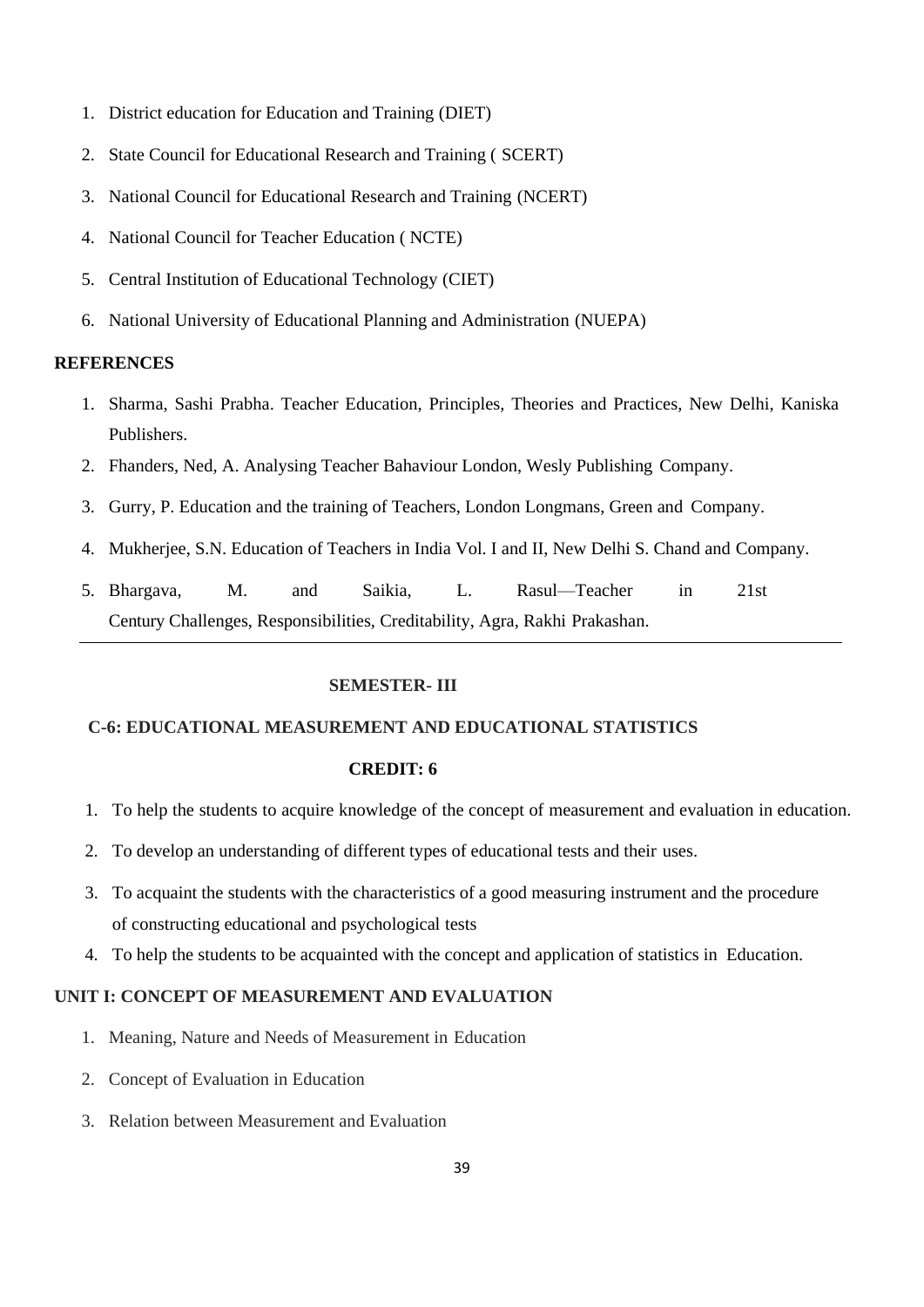## **UNIT II: TOOLS OF MEASUREMENT**

- 1. Measuring Instruments and their Classification; Errors in Measurement; Types of Scales in Educational Measurement
- 2. Characteristics of a Good Measuring Instrument Validity, Reliability and Objectivity and their Methods of Determination
- 3. General principles of test Construction and Standardization.
- 4. Scoring of student Achievement, Methods of Interpreting Test scores. Reporting test results Cumulative Record card.

## **UNIT III: MEASURING HUMAN ABILITIES AND POTENTIALITIES**

- 1. Intelligence Test- Meaning, Classification, Uses
- 2. Educational Achievement Test- Meaning, Classification, Uses
- 3. Personality Test-Meaning, Classification
- 4. Aptitude Test -Meaning, Type, Uses

## **UNIT IV: EDUCATIONAL STATISTICS**

- 1. Meaning, Nature and Scope and Use of Educational Statistics
- 2. Measures of Central Tendency Its uses and limitations–Mean from ungrouped data and grouped data (Long and Short method)
- 3. Measures of variability its use and limitations
- 4. Concept of Normal Distribution Properties and uses of Normal Probability curve in Interpretation of Test scores. Divergence from normality – Skewness and Kurtosis, Derived scores: Linear and Normalized – their uses

## **UNIT V: GRAPH & VARIABLE DISTRIBUTION**

- 1. Concept of Variable. Types of data– Grouped and Ungrouped data
- 2. Graphical Representation of data– Pie-diagram, Histogram, Frequency polygon, Cumulative Frequency Graph – Ogive and their uses
- 3. Bivariate distribution: Scatter gram, Correlation, computation of Coefficients of Correlation by Rank difference, Product moment method, interpretation of coefficients of Correlations

## **REFERENCES**

1. Binod, K. Sahu – Statistics in Psychology and Education, New Delhi – Kalyani Publishers.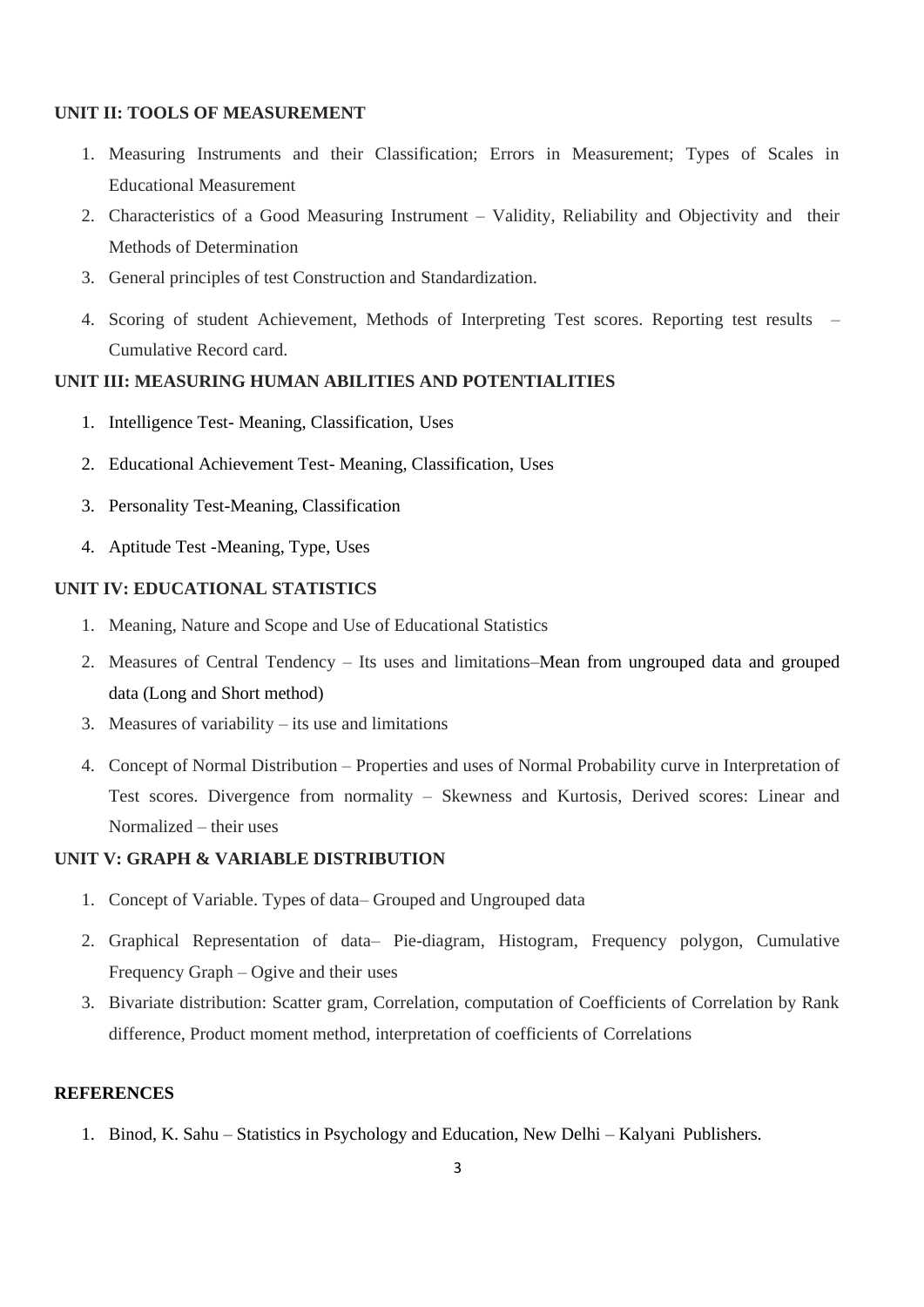- 2. Garrett, H.E. Statistics in Psychology and Education, Mumbai Vakils, Feffer and Simons Pvt. Ltd.
- 3. Mangal, S.K. Statistics in Psychology and Education, New Delhi Prentice Hall of India.
- 4. Asthana, Bipin Measurement and Evaluation in Psychology and Education, Agra Vinod Pustak Mandir.
- 5. Ebel, L. Robert and David, A Frisline Essentials of Educational Measurement, New Delhi– Prentice Hall of India Private Limited.
- 6. Goswami, Marami Measurement and Evaluation in Psychology and Education, Hyderabad,Neel Kamal Publications.

#### **SEMESTER- III**

#### **C-7: EDUCATIONAL GUIDANCE AND COUNSELING**

## **CREDIT: 6**

#### **OBJECTIVES:**

- 1. To enable the students to understand the concept, nature, scope, need and importance of guidance.
- 2. To enable the students to understand the meaning, purpose and functions of different types of guidance.
- 3. To enable the students to understand about the different types of guidance programmes and their organization.
- 4. To enable the students to understand the meaning, nature, objectives, need and importance, types, steps, and techniques to counseling.
- 5. To enable the students to understand the relationship of guidance and counseling, their problems and ways for improvement.

## **UNIT I: CONCEPT OF GUIDANCE**

- 1. Meaning, nature & scope of guidance
- 2. Philosophical, psychological and sociological bases of guidance
- 3. Need and importance of educational guidance services in schools

## **UNIT II: CONCEPT OF VOCATIONAL GUIDANCE**

- 1. Vocational guidance: Meaning, nature and scope
- 2. Purpose and functions of vocational guidance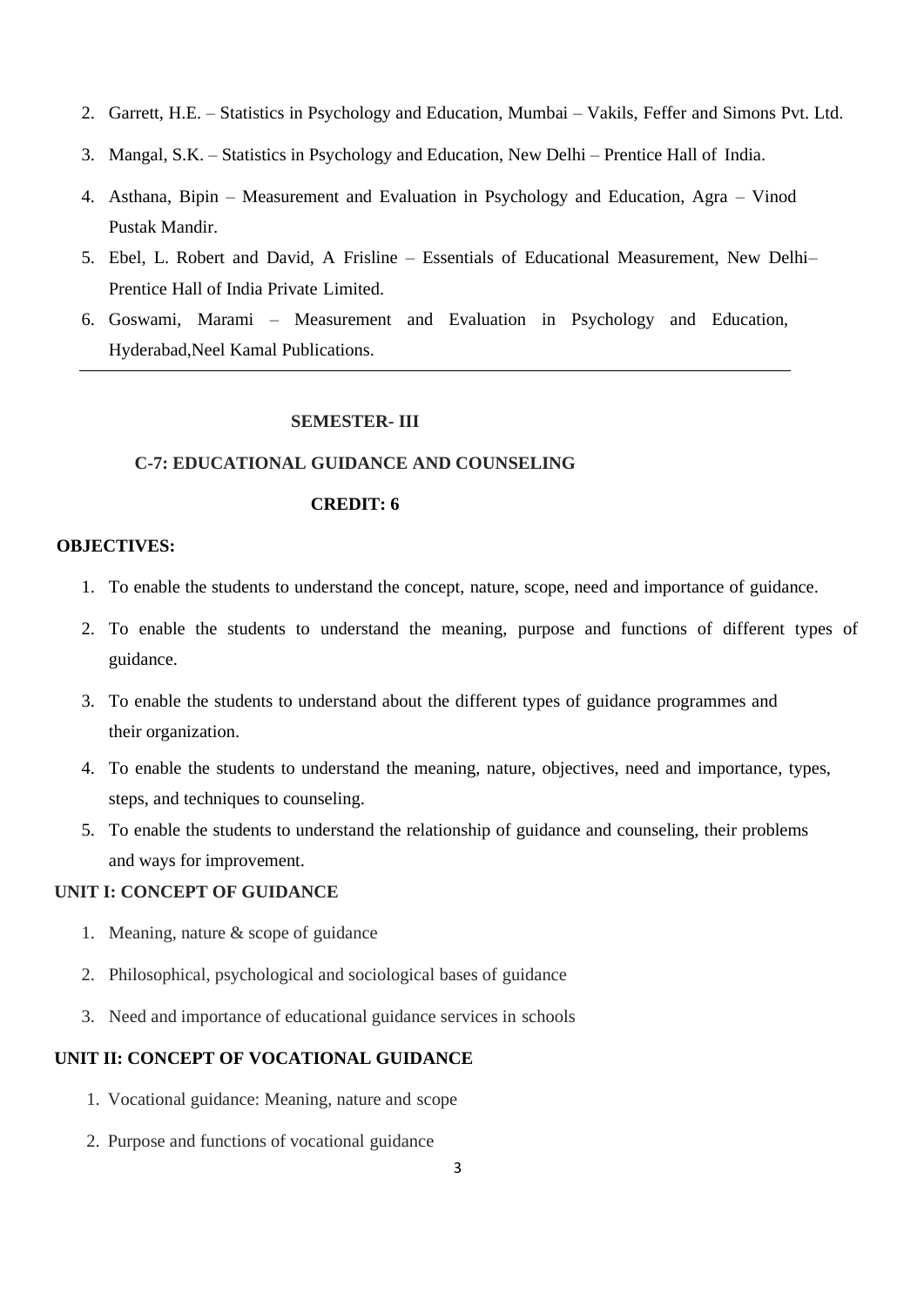- 3. Relationship between educational and vocational guidance, relationship between vocational guidance and work education
- 4. Job analysis and occupational information services

## **UNIT III: EDUCATIONAL GUIDANCE**

- 1. Educational Guidance Meaning purpose and functions
- 2. Guidance in Elementary School
- 3. Guidance in Secondary School

## **UNIT IV: CONCEPT OF COUNSELING**

- 1. Meaning, nature and scope, needs and importance, different type of counseling
- 2. Various steps and techniques of counseling
- 3. Necessary qualities (personal and professional) of a good counselor. Role of the counselor in secondary schools. Relationship between guidance, counseling and teaching

## **UNIT V: Organization of Guidance Programmes**

- 1. Principles of organization
- 2. Group guidance
- 3. Individual inventory
- 4. Information orientation service
- 5. Placement services and
- 6. Follow up services

- 1. Crow, L.D.I., Crow, A An Introduction to Guidance.
- 2. Bhatia, K.K. Principles of Guidance and Counselling, Kalyani Publishers, 2009.
- 3. Agarwal, Rashmi Educational Vocational Guidance and Counselling; Principles, Techniques and Programmes, Shipra Publication, 2010.
- 4. Charles Kiruba & Jyothsna, N.G. Guidance and Counselling, Neelkamal, Publication Pvt. Ltd. First Edition, 2011
- 5. Madhukar, I Guidance and Counselling, New Delhi, Authors Press.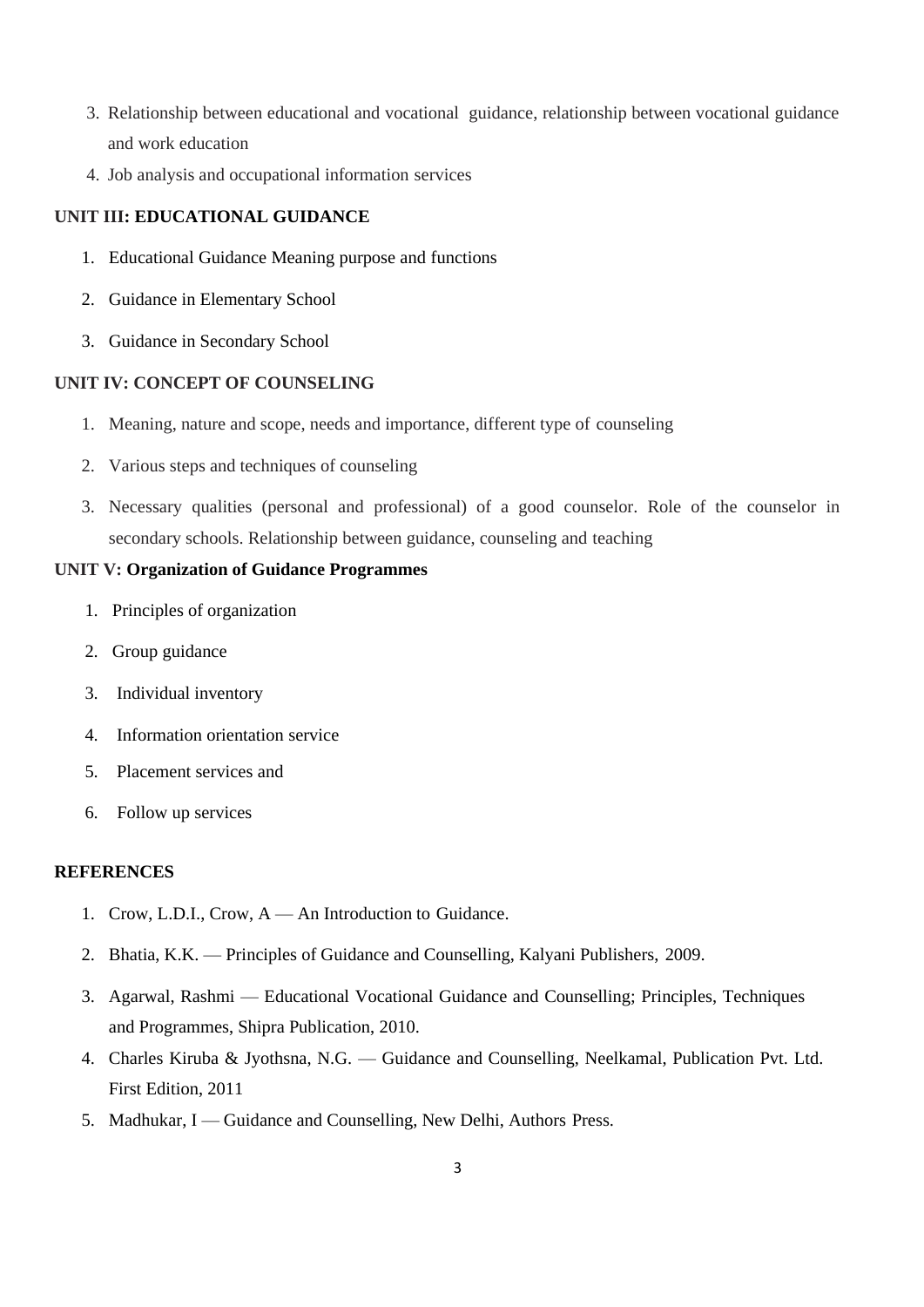- 6. Mc. Daniel, H.B. Guidance in the Modern School. New York, Rinechart and Winston.
- 7. Traxler, A.E. and North, R.D. Techniques of Guidance, New York, Harper and R.W.
- 8. Gururani, G.D Guidance and Counselling, Educational, Vocational and Career Planning, New Delhi, Akansha Publishing House.

#### **SEMESTER- III**

#### **GE- 3: TEACHER EDUCATION**

## **CREDIT: 6**

#### **OBJECTIVES:**

- 1. To acquaint the learner with the concept, aims, scope and development of teacher education in India.
- 2. To develop understanding about the different policies and practices and quality assurance in Teacher education along with the needs and importance of in-service training programmes.
- 3. To acquaint the learner with skilled based and competency based teacher education.
- 4. To develop understanding about professional ethics and accountability of teacher.
	- 5. To acquaint the learner with different organizations involved in teacher education.

## **UNIT I: CONCEPT OF TEACHER EDUCATION**

- 1. Teacher education concept, aims and scope
- 2. Objectives of teacher education
- 3. History and development of teacher education in India

#### **UNIT II: PRE-SERVICE AND IN-SERVICE TEACHER EDUCATION**

- 1. Concept of pre-service and in- service teacher education
- 2. Need and importance of in-service teacher education
- 3. Teacher education for different levels of education- pre-primary, primary and secondary

## **UNIT III: PROBLEMS OF TEACHER EDUCATION**

1. Present causes and problems of teacher education and suggestions for solution

## **UNIT IV: TEACHER EDUCATION AND EDUCATIONAL TECHNOLOGY**

1. Skill-based and Competency based teacher education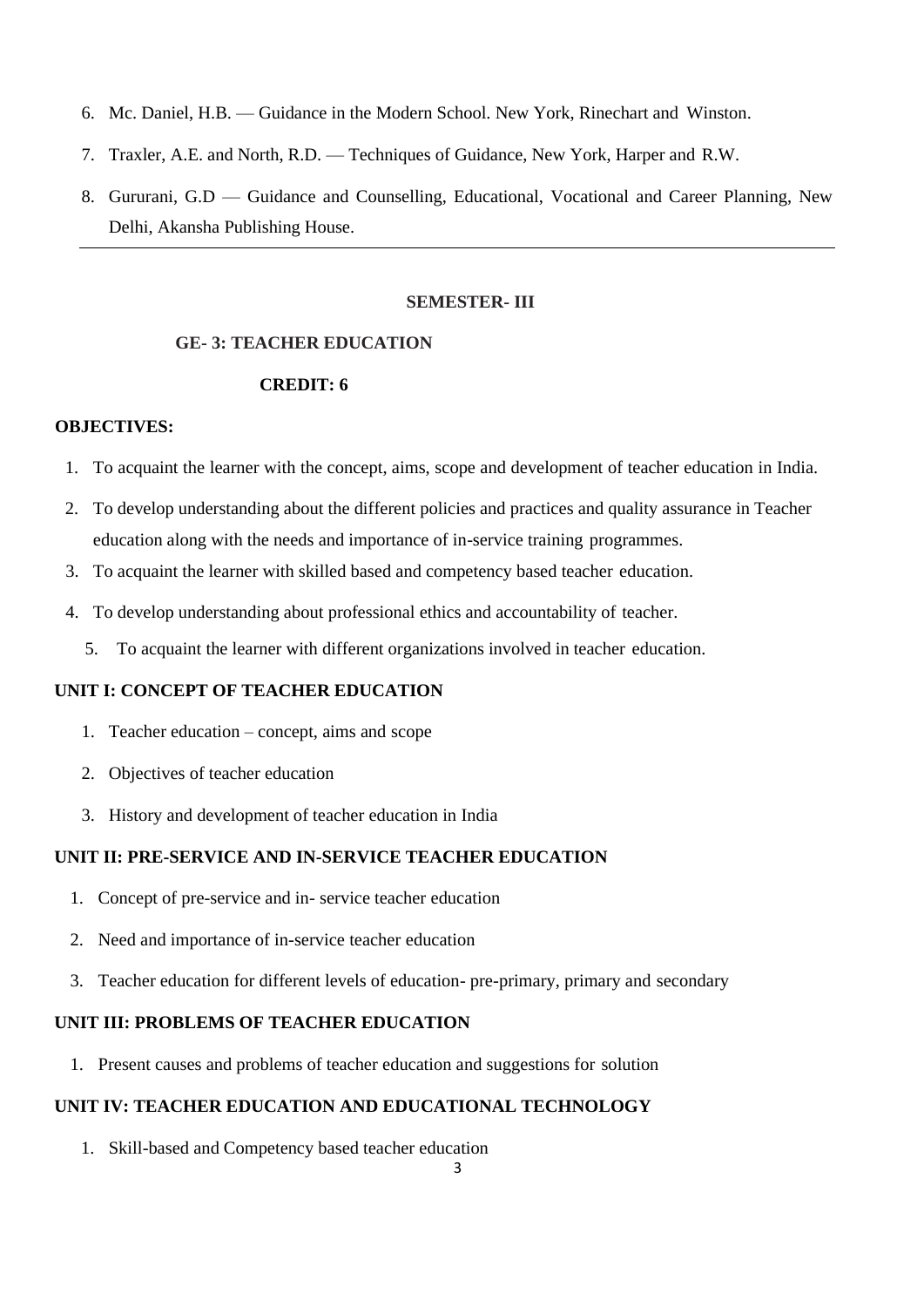2. Simulated Social Skill Training (SSST)

## **UNIT V: ORGANISATIONS FOR TEACHER EDUCATION**

- 1. District education for Education and Training (DIET)
- 2. State Council for Educational Research and Training ( SCERT)
- 3. National Council for Educational Research and Training (NCERT)
- 4. National Council for Teacher Education ( NCTE)
- 5. Central Institution of Educational Technology (CIET)
- 6. National University of Educational Planning and Administration (NUEPA)

#### **REFERENCES**

- 1. Sharma, Sashi Prabha. Teacher Education, Principles, Theories and Practices, New Delhi, Kaniska Publishers.
- 2. Fhanders, Ned, A. Analysing Teacher Bahaviour London, Wesly Publishing Company.
- 3. Gurry, P. Education and the training of Teachers, London Longmans, Green and Company.
- 4. Mukherjee, S.N. Education of Teachers in India Vol. I and II, New Delhi S. Chand and Company.
- 5. Bhargava, M. and Saikia, L. Rasul—Teacher in 21st Century Challenges, Responsibilities, Creditability, Agra, Rakhi Prakashan.

#### **SEMESTER- III**

#### **SEC- 1: VALUE**

## **EDUCATION CREDIT: 2**

#### **UNIT I: CONCEPTS AND APPROACHES**

- 1. Meaning, needs, importance & types of value education
- 2. Value of education for human development
- 3. Approaches to value education

## **UNIT II: IMPARTING VALUES INTO THE CURRICULUM**

- 1. Value-oriented education
- 2. Value development through co-curricular/co-scholarstic activities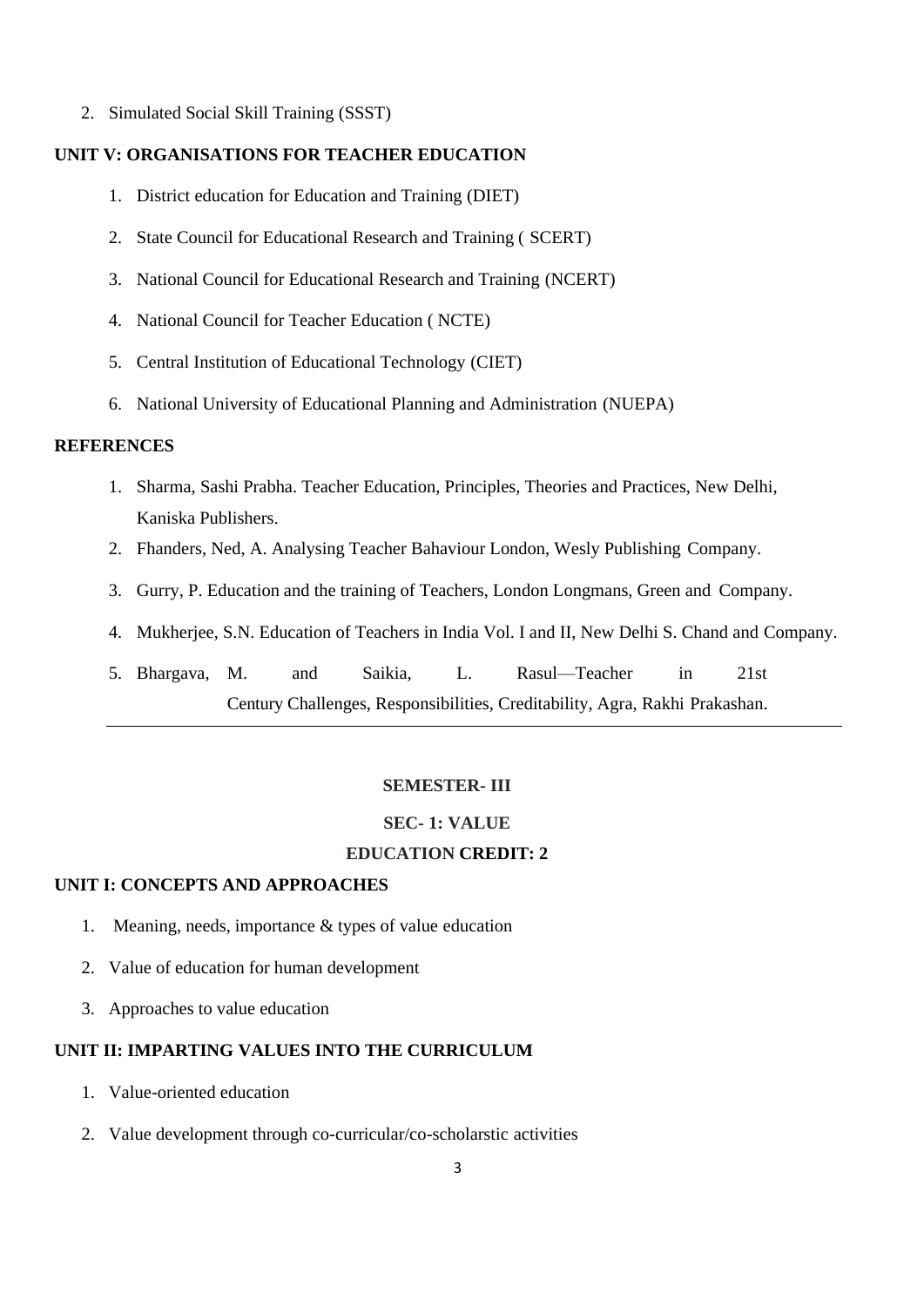- 3. Methods of imparting value education at primary & secondary education
- 4. Teacher as value facilitator

## **UNIT III: SCHOOL SPACES AND ENVIRONMENT**

- 1. Value and the school environment
- 2. Home-school-community partnerships
- 3. Values through partnership
- 4. Learning from people, events and stories prayer and songs in value education

#### **REFERENCES**

- 1. Bhatia, K.K., Principles and Practice of Education
- 2. Raymot, T. The Principles of Education
- 3. Agarwalla, S. Foundation of Educational Theories and Principles

#### **SEMESTER- V**

## **C-11: EDUCATIONAL MANAGEMENT AND ADMINISTRATION CREDIT: 6**

## **Objectives:**

- 1. To enable the students to understand the basic concepts of management, organization and administration
- 2. To provide knowledge on Types, Principles and Functions of Educational Management
- 3. To infuse knowledge on educational supervision, institutional planning and educational administrative structure of India in general and Assam in particular.

## **UNIT I: EDUCATIONAL MANAGEMENT**

- 1. Concept of Educational Management: Meaning, Nature, Need and Scope
- 2. Difference between educational management, administration and school organization
- 3. Educational administration vs. school administration
- 4. Characteristics of successful Educational management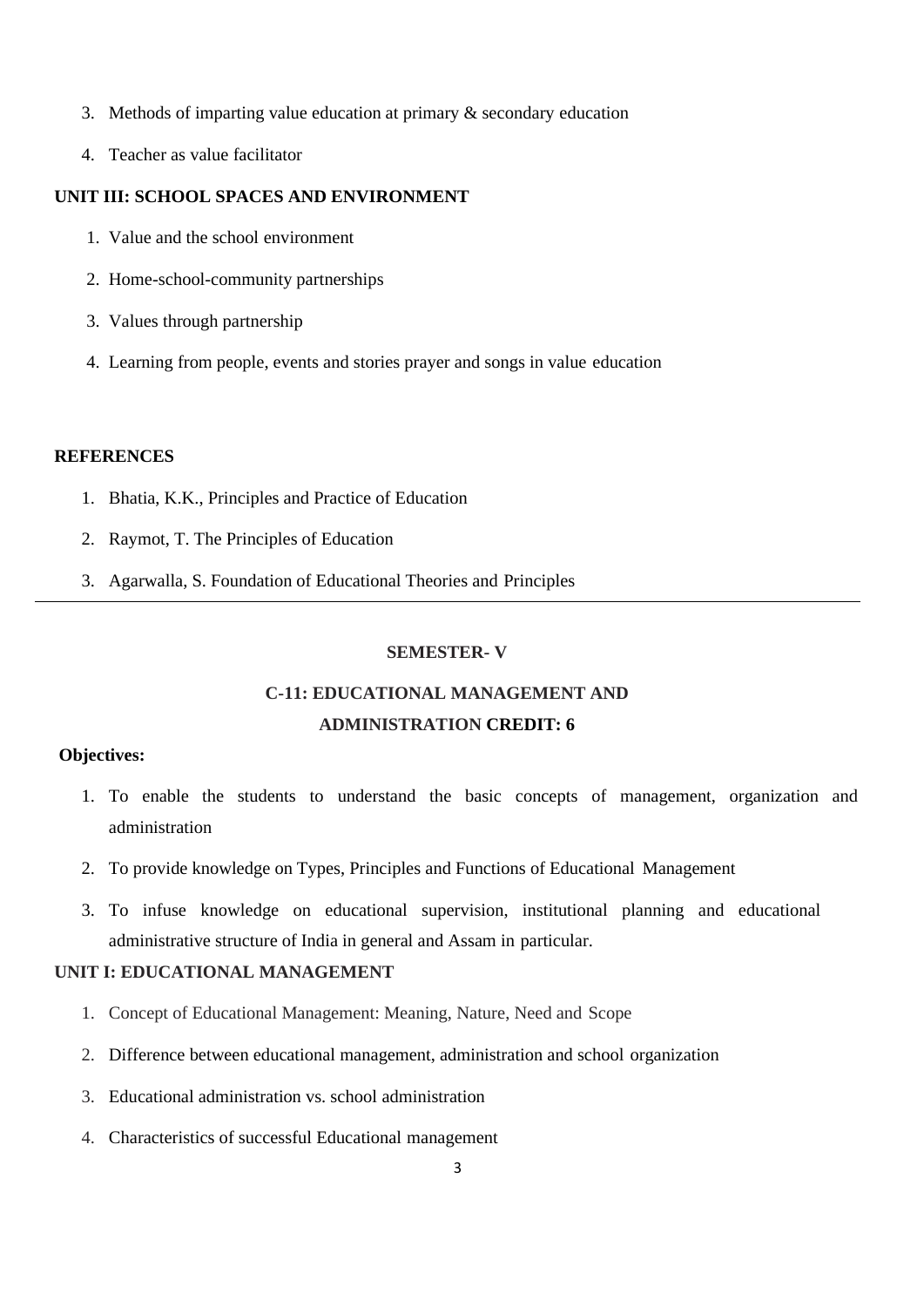5. Types of Educational Management: Centralized and Decentralized, External and Internal. Authoritarian/Autocratic and Democratic, Dynamic/Creative and Laissez-faire.

## **UNIT II: FUNCTIONS OF EDUCATIONAL MANAGEMENT**

- 1. Functions of Educational Management- Planning, Organization, Directing and Controlling
- 2. Role of Head of the institution and teacher in Management

#### **UNIT III: EDUCATIONAL SUPERVISION**

- 1. Meaning and Definitions of Educational Supervision
- 2. Objectives and Principles of Educational Supervision
- 3. Functions of Educational Supervision.

## **UNIT IV: INSTITUTIONAL PLANNING**

- 1. Institutional Planning meaning, nature and characteristics
- 2. Types of Institutional Planning
- 3. Steps in Institutional Planning
- 4. Importance of Institutional Planning
- 5. Educational planning School Time table and co-curricular activities

## **UNIT V: ADMINISTRATIVE STRUCTURE OF EDUCATION IN INDIA AND ASSAM**

- 1. Educational structure of education in the Central Government- role of MHRD
- 2. Some problems of Educational Administration

- 1. Krishnamacharyulu, V. School Management and System of Education, Neelkamal Publication PVT. LTD. Hyderabad
- 2. Sharma, R.A. Educational Administration and Management Meerut, Surya Publication
- 3. Aggarwal, J.C. Educational Technology and Management, Agra, Vinod Pustak Mandir
- 4. Harold, J & Elsabree Willard, S. Elementary School Administration and Supervision, Eurasia Publishing House Pvt. Ltd
- 5. Mukherji, S.N. Administration, Planning and Finance (Theory & Practices) Acharya Book Depot, Baroda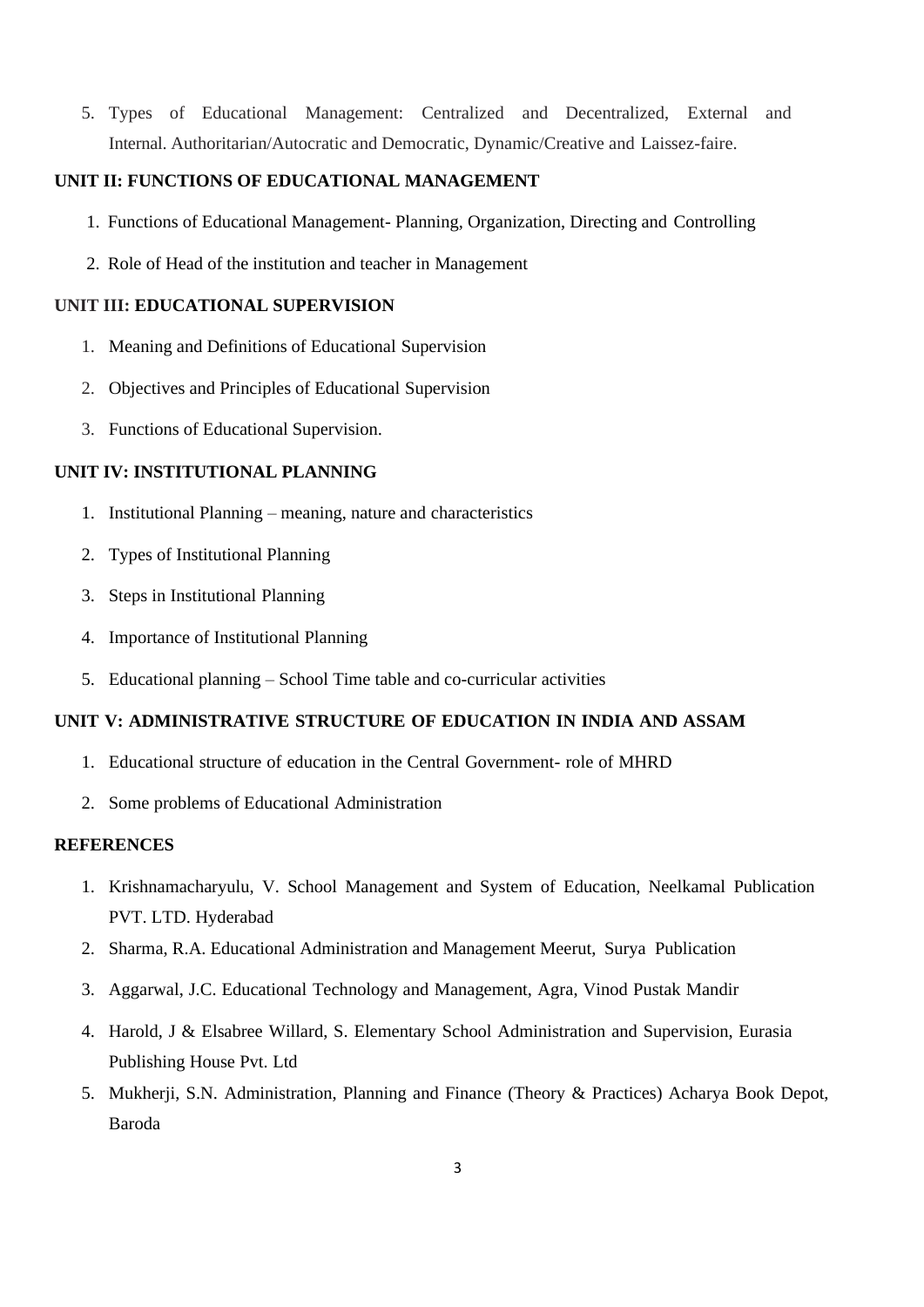#### **SEMESTER- V**

# **C-12: PSYCHOLOGICAL PRACTICAL CREDIT: 6**

The candidates will be required to perform at least 12 laboratory experiments. Marks for practical examination will be distributed as:

A. Psychological practical without apparatus  $= 20$ 

B. Psychological practical with apparatus  $= 20$ 

C. Continuous evaluation  $= 20$ 

D. Viva-voce  $= 20$ 

E. Note Book  $(2x 10) = 20$ 

----------------------------------------------------------------

Total 100

(Persons involved in evaluation: 1. External examiner 2. Internal examiner

## **A. (PSYCHOLOGICAL PRACTICAL WITHOUT APPARATUS)**

UNIT I: MEMORY**-** Immediate memory span

UNIT II: ATTENTION**-** Division of attention

UNIT III: LEARNING**-** Whole versus Part

Leaning UNIT IV: IMAGINATION- Ink Blot

Test

UNIT V: ASSOCIATION- Free Association Test, Controlled Association test, Free Vs Controlled Association Test

UNIT VI: PERSONALITY- Personality test for introversion and extroversion

## **B. (PSYCHOLOGICAL PRACTICAL WITH APPARATUS)**

UNIT XI: MIRROR DRAWING APPARATUS**-** Trial and Error learning

UNIT X: PUNCH BOARD MAZE OR OTHER MAZE**-** Maze learning

UNIT XI: TACHISTOSCOPE**-** Spans of Attention

UNIT XII: MEMORY DRUM**-** Memorization between meaningful materials and nonsense materials **REFERENCES**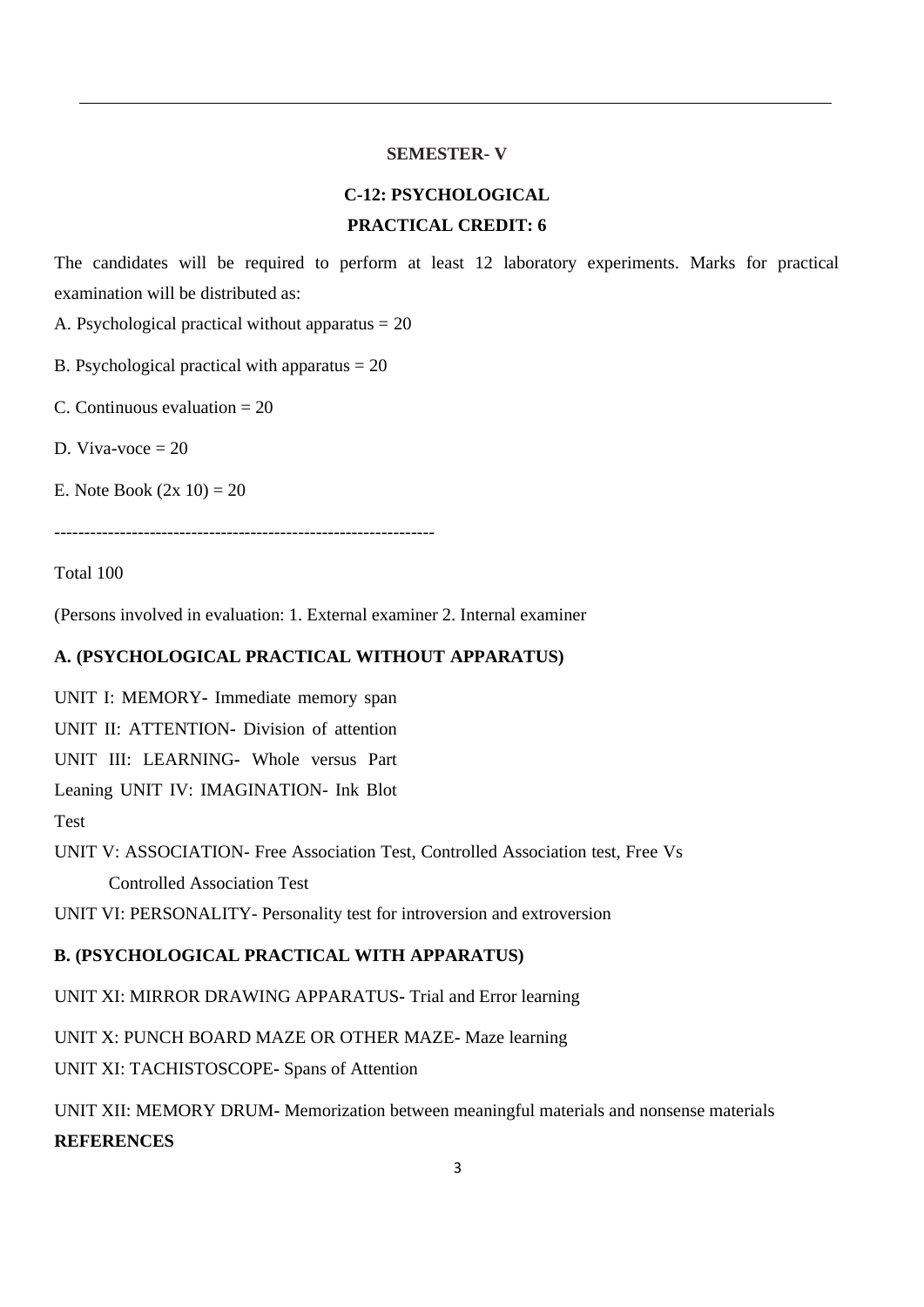- 1. Woods Worth R.S. and Schlosberg, H. Experimental Psychology, London, Methuen
- 2. Postman, L and Egan, J.P. Experimental Psychology, Ludhiana, Harper and Row, Kalyani Publishers
- 3. Postman Egan. Experimental Psychology An Introduction Ludhiana, Kalyani Publishers
- 4. Das, P.C. Experiment and Measurement in Education and Psychology, Guwahati, ABD
- 5. Saikia, L.R. Psychological and Statistical Experiment in Education, Guwahati
- 6. Meguigam, F.J. Experimental Psychology, New Delhi, Prentice Hall of India
- 7. Fox, Charles. A Text Book of Practical Psychology, New Dehli, Akansha publishing house
- 8. Nataraj, P. Manuals of Experiments in Psychology, Mysore, Srinivasa Publications

#### **SEMESTER- V**

#### **DSE-1: CHILD PSYCHOLOGY (OPTIONAL)**

#### **CREDIT: 6**

#### **OBJECTIVES:**

- 1. To enable the students to understand the importance of child psychology and the need of guidance for child development.
- 2. To have an understanding about children and new insight about them.
- 3. To develop a sensitively towards the needs and rights of children.
- 4. To understand the importance of play in child development.

#### **UNIT I: HISTORICAL DEVELOPMENT OF CHILD PSYCHOLOGY**

- 1. Meaning, Nature and Scope of Child Psychology
- 2. Methods used in Child Psychology
- 3. Significance of Child Psychology

#### **UNIT II: GROWTH & DEVELOPMENT DURING EARLY CHILDHOOD**

- 1. Pre-natal, Neo-natal & Post-natal
- 2. Development Patterns during early childhood
	- Physical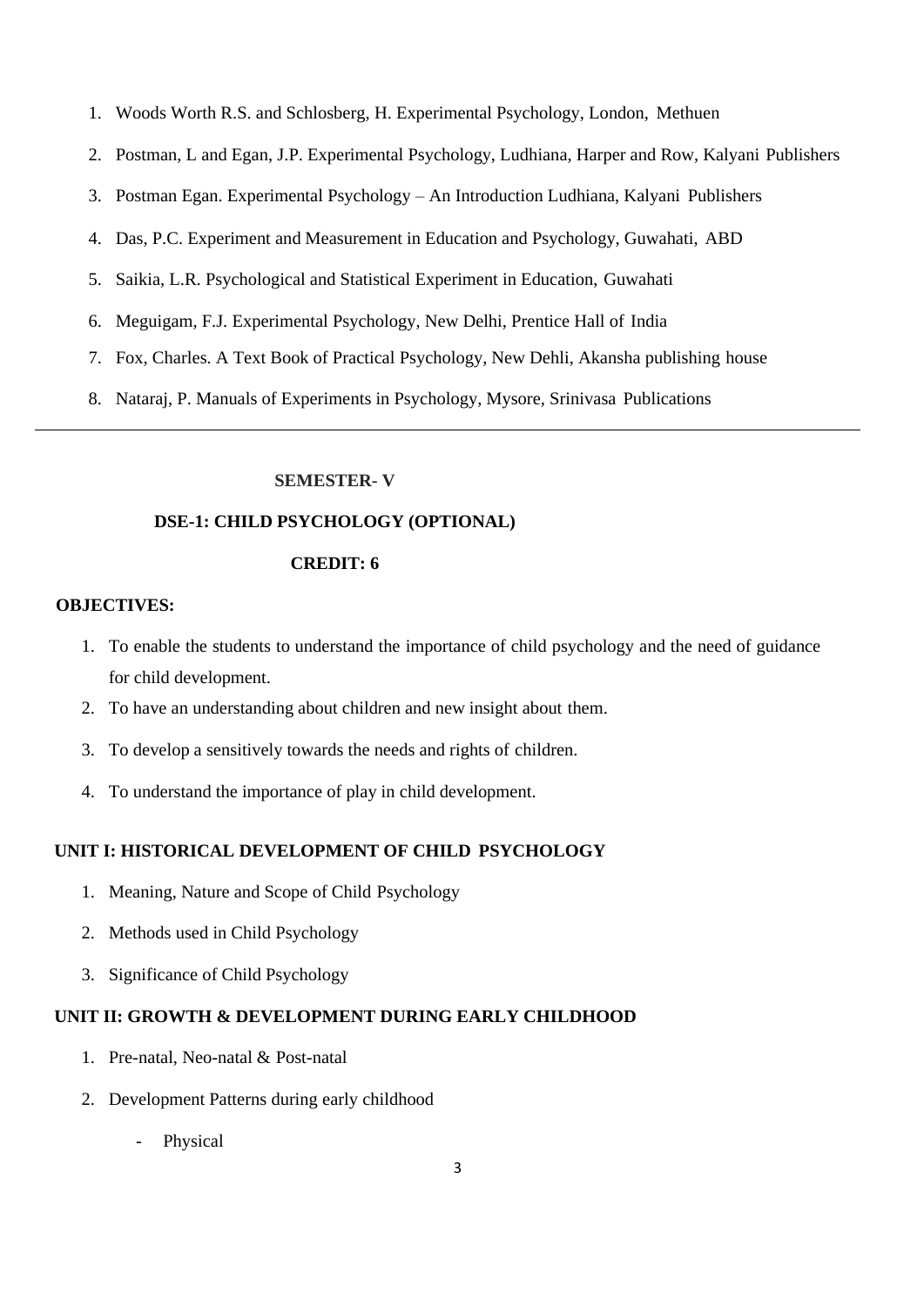- **Emotional**
- Social
- Language
- 3. Role of Play in early childhood

## **UNIT III: SOME COMMON CHILDHOOD PROBLEMS**

- 1. Problems of discipline
	- Behaviours and adjustment problems (anger, aggression, truancy)
- 2. Deficiency & deprivations during childhood
	- **Natural**
	- Physiological
	- Socio-economic
	- Social adjustment problem (shyness, hesitation, jealousy)
- 3. Prevention & correction of these problems, Role of Education.

## **UNIT IV: FACTORS AFFECTING CHILD DEVELOPMENT**

- 1. Home/family: parental attitude towards a child: Acceptance & Rejection Problems of children of working mothers
- 2. School: Peer-group influences, Teacher-and-taught relations, School environment, Effects of reward and punishment
- 3. Society: Influence of mass media: Computer, Internet

- 1. Chaube, S.P. Child psychology, Lakshmi Narayan Agarwal, Educational Publishers Agra
- 2. Chauhan, S.S. Advanced Educational Psychology, Vikash Publishing House, New Delhi
- 3. Goswami, G. Child Development and Child Care, Arun Prakashan, Guwahati
- 4. Kale, S.V. Child Psychology & child Guidance, Himalaya Publishing House,Mumbai
- 5. Kumar, L.N. Development Psychology, Agarwal Educational Publishers,Agra-
- 6. Thompson, G. Child Psychology, 2nd Edition, Surajeet Publication, 1981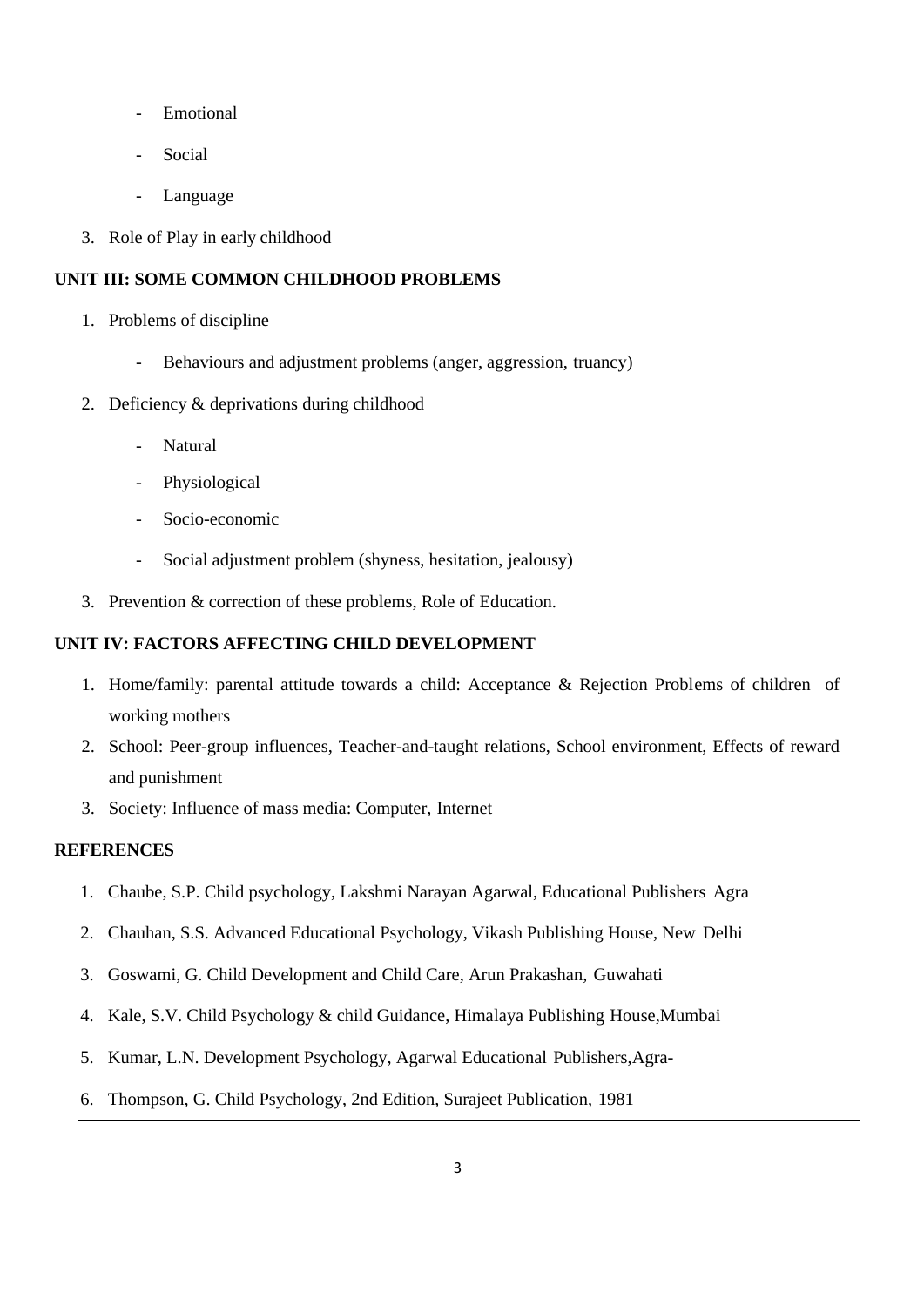## **SEMESTER- V**

# **DSE-2: CONTINUING EDUCATION AND DISTANCE EDUCATION (OPTIONAL) GROUP- A CONTINUING EDUCATION**

#### **Objectives:**

- 1. To enable the students to understand the concept of continuing education and its relevance to the changing society
- 2. To acquaint the students with methods and techniques of continuing education
- 3. To make the students understand the development of Adult Education in India, Kinds of Adult Education Programme in India and the major problems conformating adult education
- 4. To enable the students to understand the meaning, characteristics, merits and demerits of distance education and its growth in India
- 5. To acquaint the students with the different forms of instructional strategies in distance education along with the distance mode of learning

## **UNIT I: CONTINUING EDUCATION**

- 1. Continuing Education- its meaning and scope
- 2. Different aspects of continuing Education Fundamental Education, Adult Education, Social Education and Extension Education – their meaning and nature.
- 3. Agencies of Continuing Education
- 4. Role of University in adult/continuing education
- 5. Significance / importance of Continuing Education

#### **UNIT II: CONTINUING EDUCATION METHODOLOGIES**

- 1. Role of Mass Media in Continuing Education
- 2. Strategies and devices of Continuing Education

## **UNIT III: ADULT EDUCATION**

- 1. Development of Adult Education in India
- 2. Kinds of adult education programme in India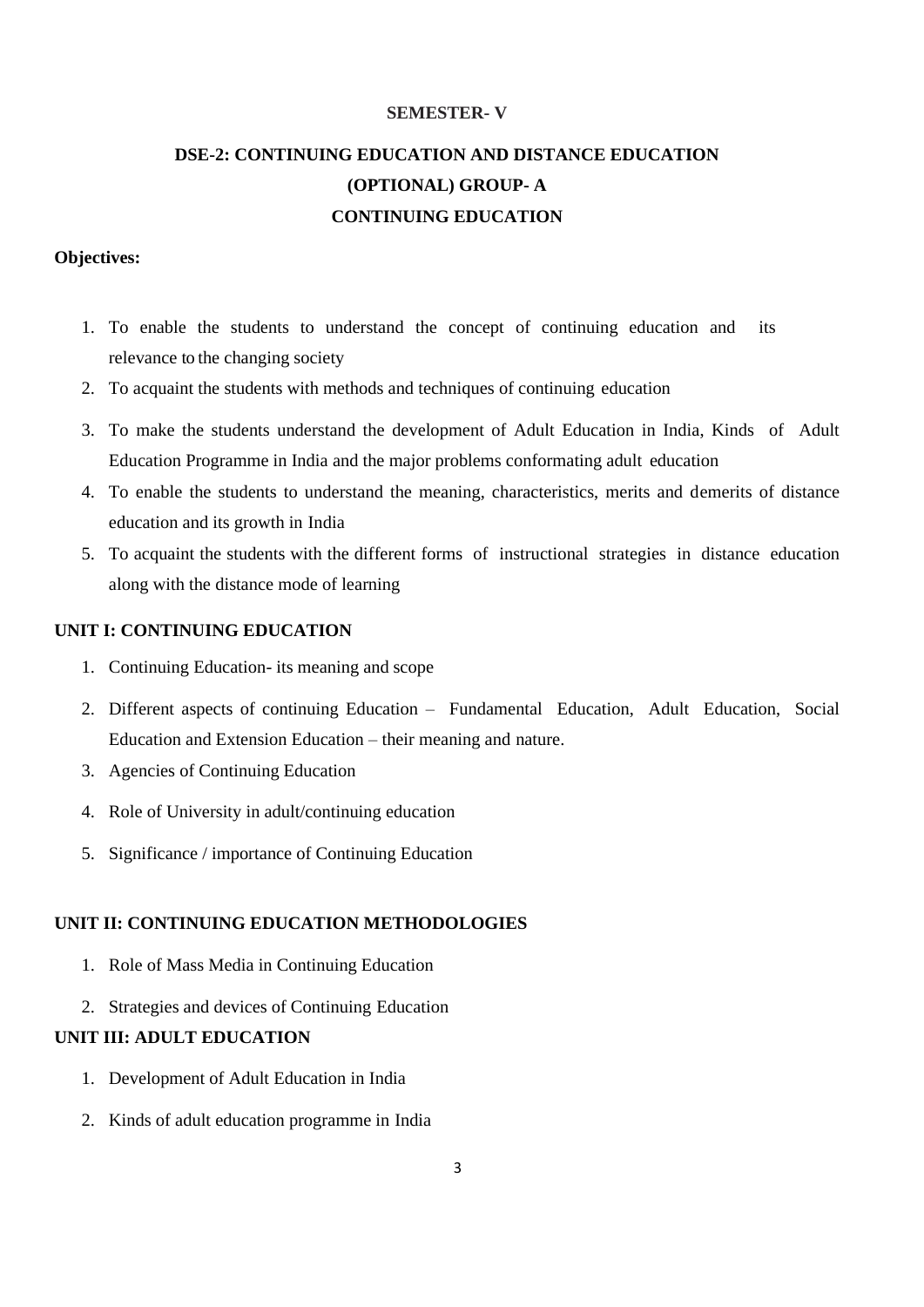- 3. Functional Literacy programme Role of National Literacy Mission (NLM) Total Literacy Programme/ Campaign
- 4. Problems of Adult Education in post independent India and their solutions

#### **GROUP -B**

## **DISTANCE EDUCATION**

## **UNIT IV: DISTANCE EDUCATION AND ITS DEVELOPMENT**

- 1. Distance Education-meaning, Characteristics and teaching –learning components
- 2. Distinction Education open learning and distance education.
- 3. Need and importance of distance education
- 4. Distance education and the goals of equality of opportunity
- 5. Merits and demerits of distance education

## **UNIT V: INSTRUCTIONAL STRATEGIES IN EDUCATION**

- 1. Different forms of instructional materials in Distance Education
- 2. Non print media- Radio and Television
- 3. Information and Communication Technology (ICT) and their application in Distance Education

#### **UNIT VI: DISTANCE MODE OF LEARNING**

- 1. Distance Education and rural development
- 2. Role of distance education in teacher training programme
- 3. Role of distance Education in the promotion of women education.

- 1. Styler, W.E. Adult Education in India, London Oxford University Press
- 2. Rogers, Alam Teaching Adults, Sterling Publishers Pvt. Ltd.
- 3. Thakur, Devendra Adult Education and Mass Literacy, New Delhi, Deep and Deep Publications
- 4. Sharma, Madhulika Distance Education, Concepts and Principles, New Delhi, Kanishka Publishers
- 5. Pramji, S Distance Education, New Delhi, Sterling Publishers Pvt. Ltd.
- 6. Ansari, N.A Adult Education in India, New Delhi, S. Chand and Company Ltd.